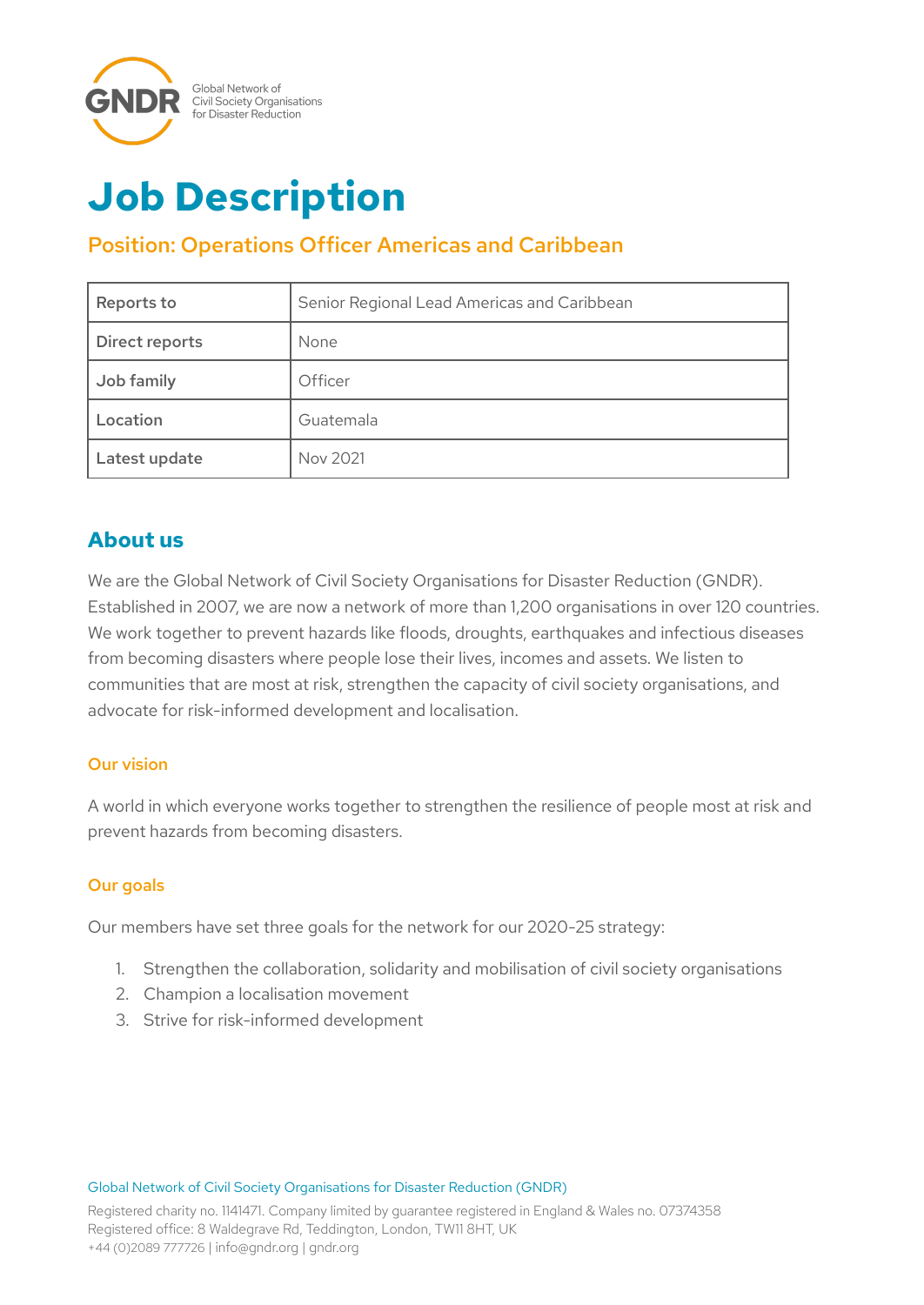### Purpose of the secretariat

The secretariat is responsible for delivering the strategy and annual work plans, as agreed by the global board and trustees. The secretariat supports the development, coordination and implementation of the GNDR strategy. Our team is responsible to the board of trustees and the global board, via the executive director. Staff are based in regional hubs in six countries around the world: Guatemala, India, Indonesia, Kenya, Senegal and the UK.

## **Main purpose of the role**

The operations officer as a member of the secretariat team is responsible for supporting the assigned region by providing administrative, financial and logistical services to enable the efficient operation of the region.

# **Position in the organisation**

- Responsible to the regional lead
- Part of the Secretariat team and active participant in cross-team working groups
- Works in close collaboration with GNDR secretariat staff, members and project partners
- Close collaboration with the staff in the region, and membership engagement officer, finance business partner, financial accountant and hr business partner.

## **Overall scope of the role**

- Administrative support to the region
- Financial management
- Support donor financial reporting
- Travel arrangements
- Organising conferences and events
- Membership Engagement regionally

# **Specific responsibilities**

#### Administrative support for the region

- Be the first point of contact for general enquiries from members in the region
- Ensure the GNDR membership database for the region is maintained, up to date and accurate, and is used in line with the data protection policy
- Provide administrative support for the processing of applications for membership from organisations and individuals in the region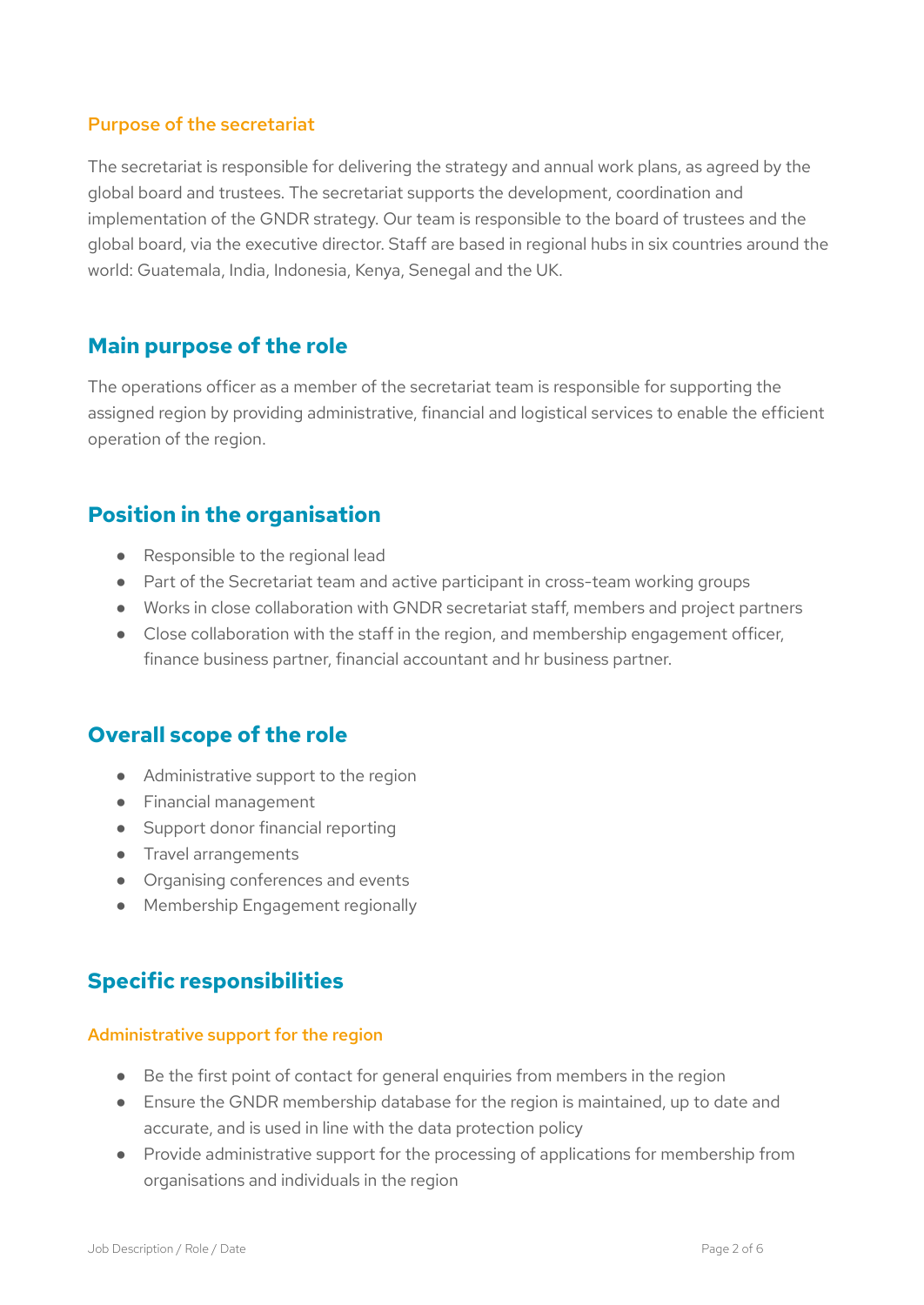- Provide administrative support for regional and global communication with members
- Provide administrative support to the regional lead to coordinate the activities of the region
- Oversee the general administration of the region, including liaising with any hosting members
- Assist the GNDR team administrator in providing IT support to regional staff
- Oversee the management and filing of documentation for the region, both physical and online
- Assist the regional lead with compliance to local legal requirements of any GNDR offices in the region as required.

### Financial Management

- Assist the regional lead in the development and management of the regional budgets, including regional and global projects
- Oversee financial record keeping for the region
- Ensure supporting documentation for transactions, both paid for directly and via project partners, meets the requirements of donor regulations and audit
- Process approved expenses and make payments to in regions suppliers
- Prepare and submit, after approval, monthly expense reports to the finance business partner
- Ensure sufficient cash flow for operating the regional office.

#### Support donor financial reporting

- Support the preparation of donor project budgets, and interim and final reports
- Liaise with donor project partners in the region to ensure timely and accurate submission of financial reports.

#### Organising conferences and events

- Assist in the organisation of internal and external meetings for the region
- Assist in the organisation and coordination of major events, conferences, webinars
- and seminars eg regional advisory group meetings, regional workshops, as required
- Support regional staff members with travel logistics requirements to participate in GNDR workshops/events at global, regional, and national levels, including arranging flights and accommodation
- Support staff from other regions with travel arrangements to the region including arranginging visa invitation letters and other immigration requirements.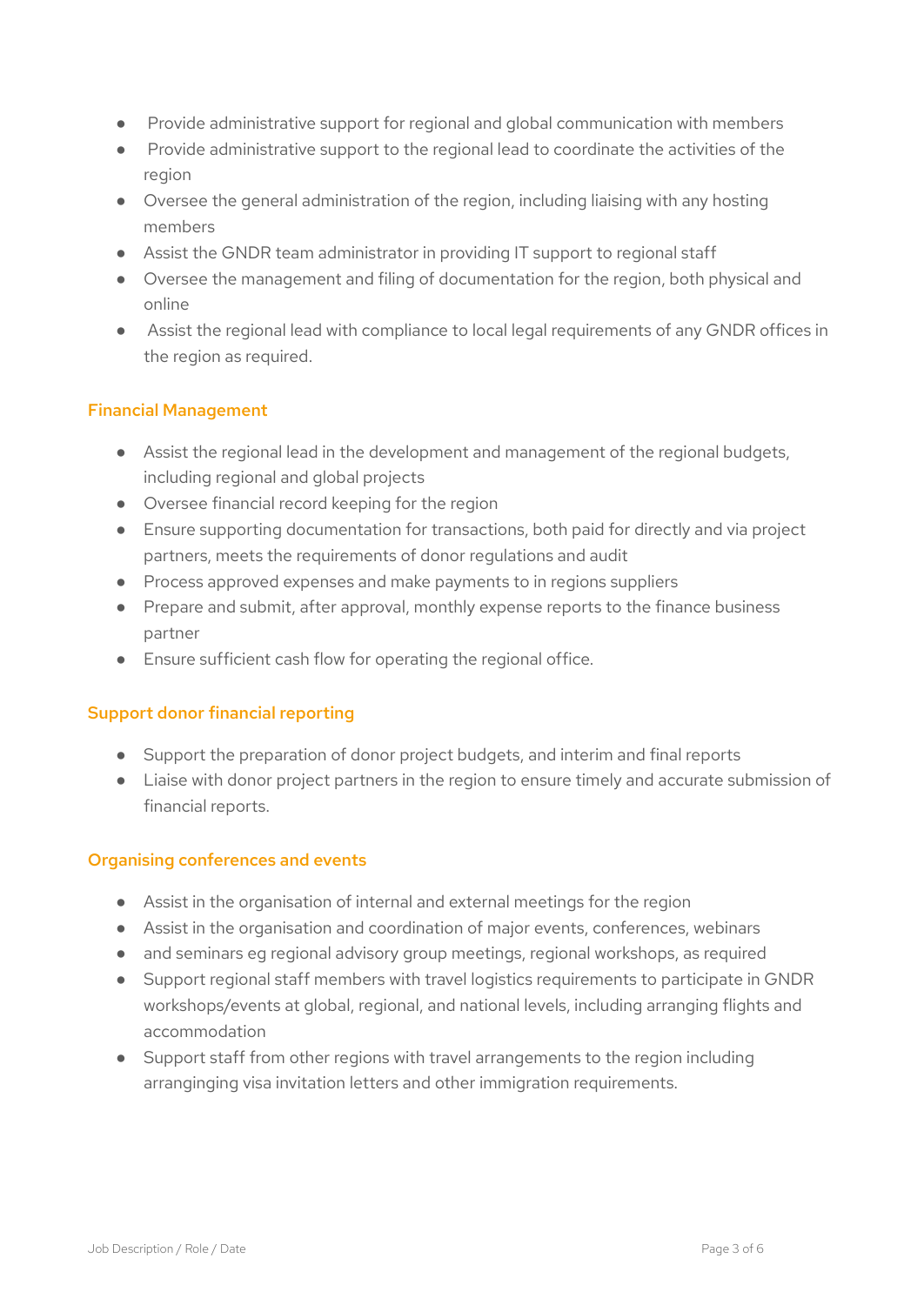# **Person specification**

| <b>Attributes</b><br>and skills        | <b>Essential</b>                                                                                                                                                                                                                                                                                                                                                                                                                                                                                             | <b>Desirable</b>                                               |
|----------------------------------------|--------------------------------------------------------------------------------------------------------------------------------------------------------------------------------------------------------------------------------------------------------------------------------------------------------------------------------------------------------------------------------------------------------------------------------------------------------------------------------------------------------------|----------------------------------------------------------------|
| <b>Education and</b><br>qualifications | Bachelor's level degree<br>$\bullet$                                                                                                                                                                                                                                                                                                                                                                                                                                                                         | Finance related<br>qualification                               |
| <b>Experience</b>                      | Experience in administrative, logistical<br>$\bullet$<br>and financial work<br>Experience of working in civil society<br>organisations                                                                                                                                                                                                                                                                                                                                                                       | Experience of<br>$\bullet$<br>working in an<br>accounting role |
| <b>Skills and</b><br>abilities         | Fluent in the language for the region<br>$\bullet$<br>(either Spanish, French or English)<br>Ability to communicate clearly orally and<br>$\bullet$<br>in writing in English<br>Ability to think, plan, prioritise and<br>$\bullet$<br>organise in a clear and structured way<br>Ability to work in a flexible, dynamic<br>$\bullet$<br>environment<br>Willingness to learn, open to new ways<br>$\bullet$<br>of working<br>Strong team player with good<br>interpersonal skills<br>Good ICT/computer skills |                                                                |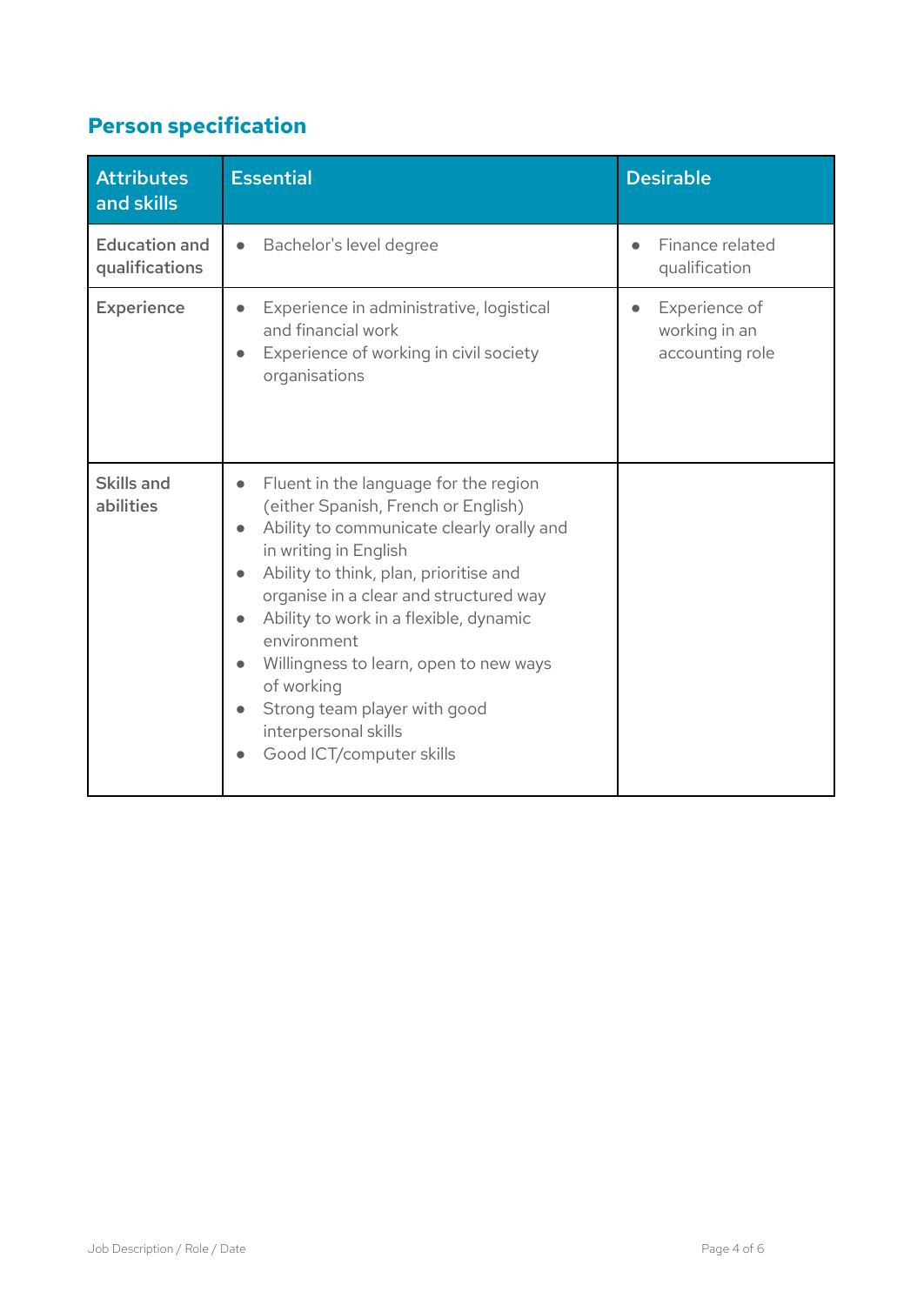| Personal<br>Culture and gender sensitivity<br>$\bullet$<br>qualities<br>Good interpersonal manner and<br>$\bullet$<br>comfortable in cross cultural<br>communication with people from<br>different backgrounds<br>Committed to working as part of a small<br>$\bullet$<br>secretariat team<br>A calm, confident, assertive and<br>$\bullet$<br>welcoming manner<br>Able to take initiative, work under<br>$\bullet$<br>minimal supervision and be flexible<br>Able to manage a varied workload to<br>$\bullet$<br>tight deadlines with an attention to detail<br>A team player, able to develop strong<br>$\bullet$<br>collaborative working relationships<br>across the organisation, and to work on own<br>initiative | Committed to GNDR<br>mission<br>vision and values |
|-------------------------------------------------------------------------------------------------------------------------------------------------------------------------------------------------------------------------------------------------------------------------------------------------------------------------------------------------------------------------------------------------------------------------------------------------------------------------------------------------------------------------------------------------------------------------------------------------------------------------------------------------------------------------------------------------------------------------|---------------------------------------------------|
|-------------------------------------------------------------------------------------------------------------------------------------------------------------------------------------------------------------------------------------------------------------------------------------------------------------------------------------------------------------------------------------------------------------------------------------------------------------------------------------------------------------------------------------------------------------------------------------------------------------------------------------------------------------------------------------------------------------------------|---------------------------------------------------|

# **Information for applicants**

| Eligibility         | Candidates must have the legal right to live and work in India. Currently<br>the role is working from home with regular times in the office, as<br>government guidance allows. |
|---------------------|--------------------------------------------------------------------------------------------------------------------------------------------------------------------------------|
| <b>Start date</b>   | August/September 2022                                                                                                                                                          |
| Contract type       | Contract will be offered on a fixed-term full-time basis subject to available<br>funding and satisfactory completion of a six-month probationary period.                       |
| Office hours        | 35 hour working week within the office hours of Monday to Friday 9:00am -<br>5:00pm, with one hour for lunch. Flexible working arrangements are<br>possible.                   |
| <b>Annual leave</b> | 25 days pro-rata basis plus statutory bank holidays, plus additional year end<br>days at the discretion of the executive director.                                             |
| Probation           | Six months probationary period with a three month mid-term review.                                                                                                             |
| <b>Salary</b>       | GTQ 142,165 per annum plus pension contributions                                                                                                                               |
| How to apply        | To apply for this position all applicants should send a brief cover letter and                                                                                                 |